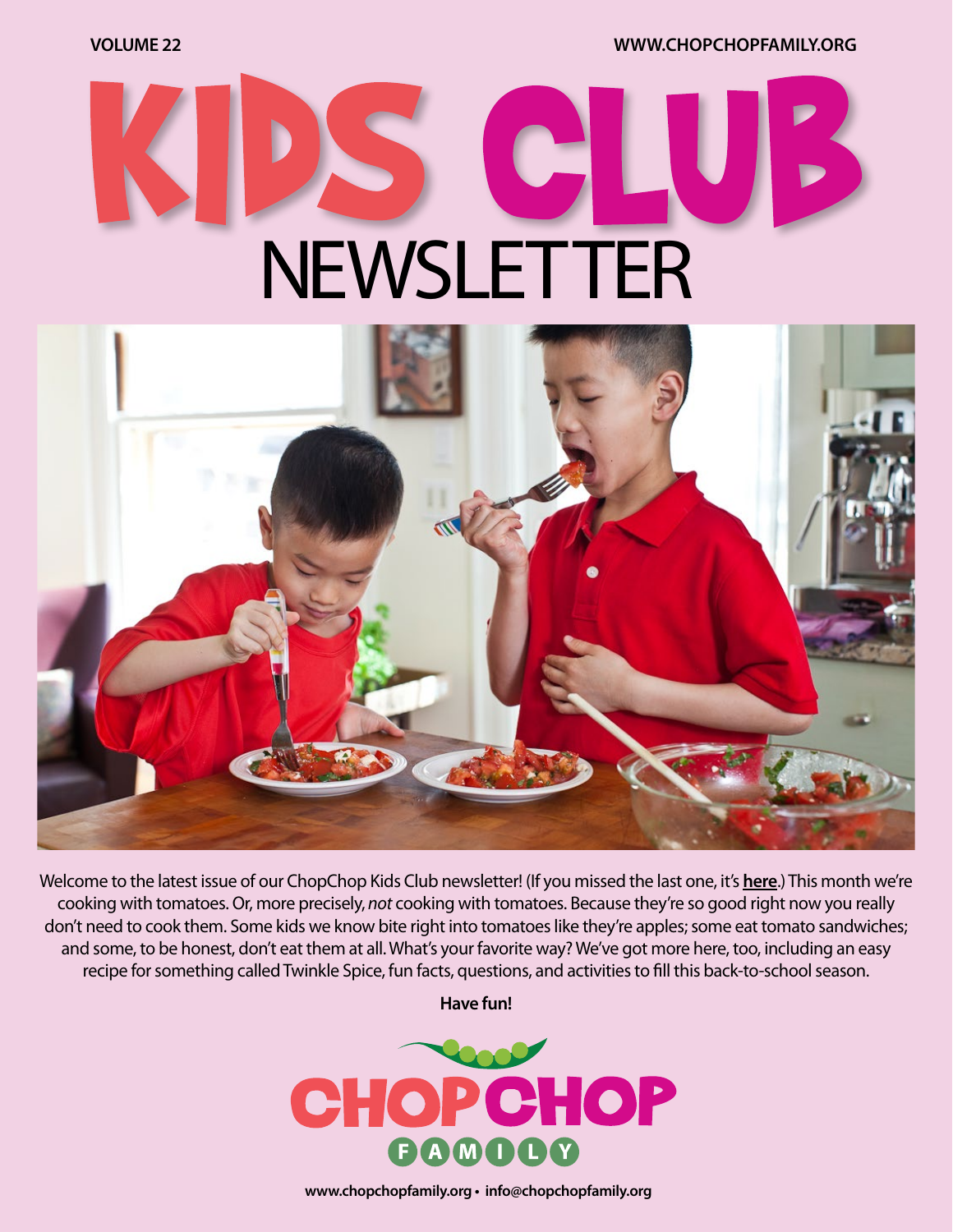# Simple Tomato Salad

The better your tomatoes are, the less you need to do to them. That's the guiding principle of this salad. Use the ripest late-summer tomatoes you can find, and feel free to do even less to them! Sometimes a plate of sliced tomatoes with a sprinkle of salt is as good as it gets.

❚ **HANDS-ON TIME:** 15 MINUTES❚ **TOTAL TIME:** 15 MINUTES ❚ **MAKES:** 4 SERVINGS

### **KITCHEN GEAR**

- Cutting board Sharp knife (adult needed) Serrated knife\* (adult needed) Measuring spoons Measuring cup Mixing bowl
- \* A serrated knife has little teeth, like a saw.

### **INGREDIENTS**

- 4 large tomatoes, cored (use the sharp knife; see the next page) and diced (use the serrated knife)
- 1/2 cup crumbled feta cheese
- 2 tablespoons slivered fresh basil leaves
- 1 tablespoon olive oil
- 1/4 teaspoon salt

### **INSTRUCTIONS**

**Wash your hands with soap and water, then gather all your equipment and ingredients and put them on the counter.**

- 1. Put the tomatoes, feta, and basil in the bowl.
- 2. Drizzle with the olive oil and sprinkle with the salt.
- 3. Serve right away, or cover and refrigerate up to overnight.

# **OR ELSE**

If you don't have or like feta cheese, try substituting diced mozzarella or cheddar, or some grated Parmesan cheese.

# **GET CREATIVE**

- Replace 2 of the tomatoes with 2 fresh peaches or nectarines, pitted and diced.
- Swap in dill, mint, or another favorite herb for the basil.
- Add 1 diced avocado and/or 1 to 2 cups canned white beans or chickpeas.
- Skip the feta, swap in cilantro for the basil, and call it salsa!

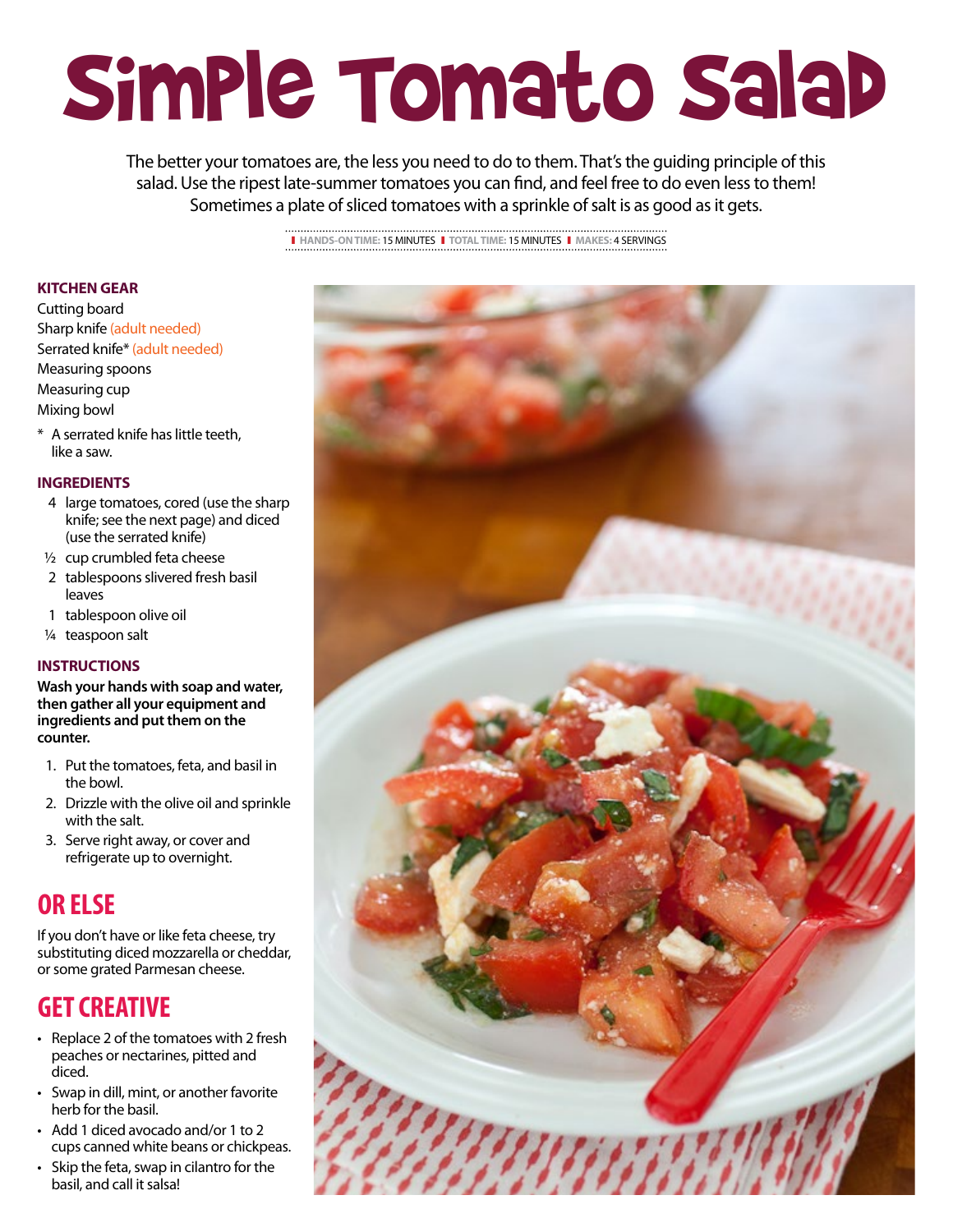



**Corny Tomato Pasta Salad Summer Salsa** Summer Salsa

### **GOT MORE TOMATOES?**

Try one of these recipes.

 **Peach, Tomato, and Avocado Salad:** www.chopchopfamily.org/recipe/peach-tomato-and-avocado-salad/  **Corny Tomato Pasta Salad:** www.chopchopfamily.org/recipe/corny-tomato-pasta-salad/

 **Summer Salsa:** www.chopchopfamily.org/recipe/summer-salsa/

 **Fattoush:** www.chopchopfamily.org/recipe/fattoush/

**Panzanella (Bread Salad):** www.chopchopfamily.org/recipe/panzanella-bread-salad/

# **KITCHEN SKILL**

# How to Core a Tomato



"Coring" a tomato means taking out the hard part where the stem was.

- 1. If the tomato still has a stem, pull it off.
- 2. Use your non-cutting hand to steady the tomato on a cutting board.
- 3. Use a paring knife (with a sharp tip) to carefully cut around the place where the stem was. Imagine you're trying to cut out a cone shape from that part of the tomato.
- 4. Throw away the core and use the tomato.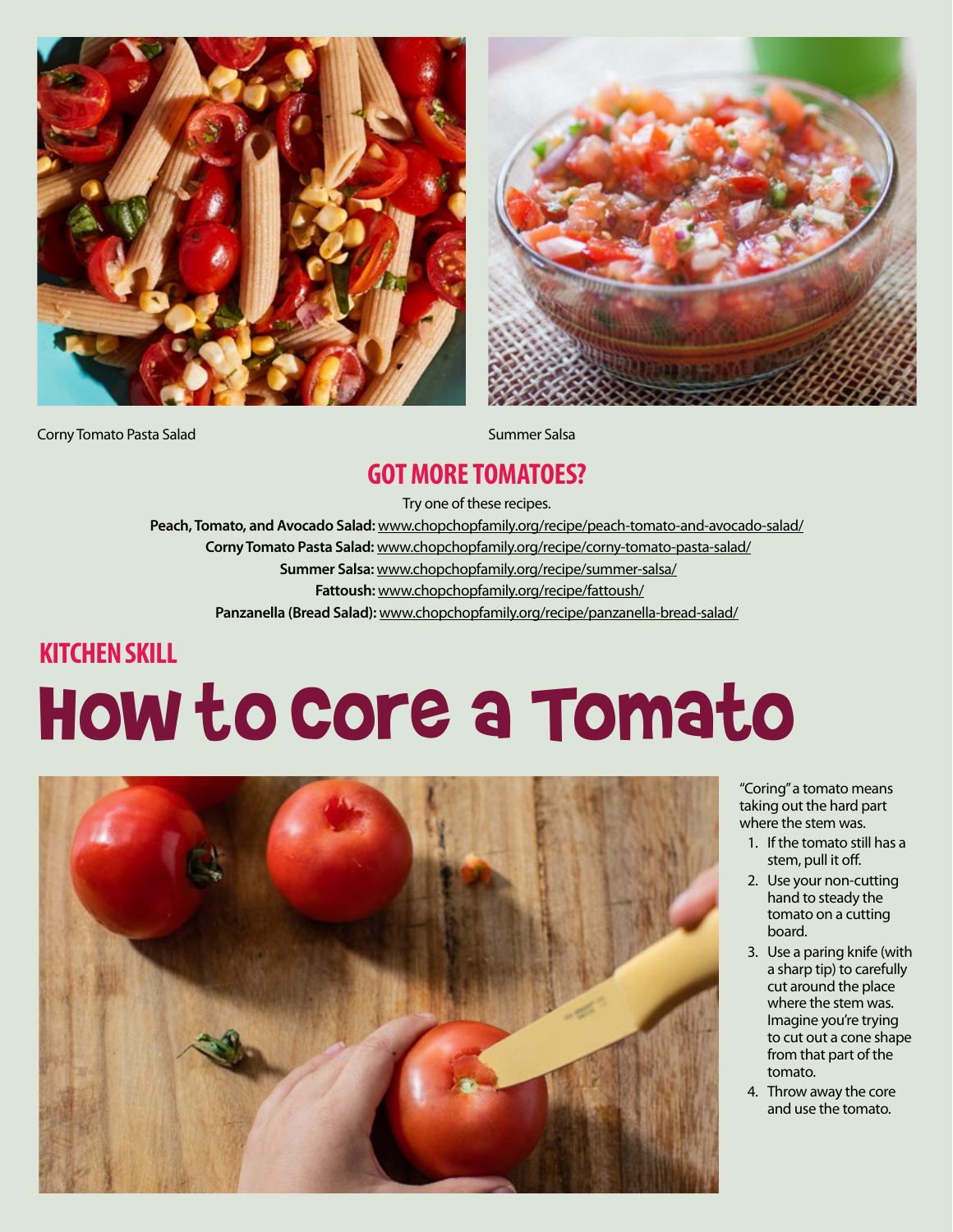# Cherry Tomatoes with Twinkle Spice

Did you know that a dip can be made of dry ingredients? Here, the flavoring comes from a simple mixture of spice and salt that sticks to the tomatoes through the magic of . . . water!

❚ **HANDS-ON TIME:** 5 MINUTES❚ **TOTAL TIME:** 5 MINUTES ❚ **MAKES:** 2 CUPS

#### **KITCHEN GEAR**

**INSTRUCTIONS**

Measuring cup Measuring spoons 3 small bowls

#### **INGREDIENTS**

- 2 cups (1 pint) cherry or grape tomatoes
- 1 cup cold tap water
- 1½ teaspoons Twinkle Spice (see right) or flavored salt

### **Wash your hands with soap and water, then gather all your equipment and ingredients and**

- **put them on the counter.** 1. Put the tomatoes in one bowl.
- 2. Put the water in another bowl.
- 3. Put the Twinkle Spice or flavored salt in the third bowl.
- 4. To serve, let each person dip one side of each tomato in the water, then in the Twinkle Spice or flavored salt.



### **TWINKLE SPICE**

To make the Twinkle Spice, stir together ½ teaspoon salt with 1 teaspoon curry powder, five-spice powder, chili powder, za'atar, or another favorite seasoning blend.